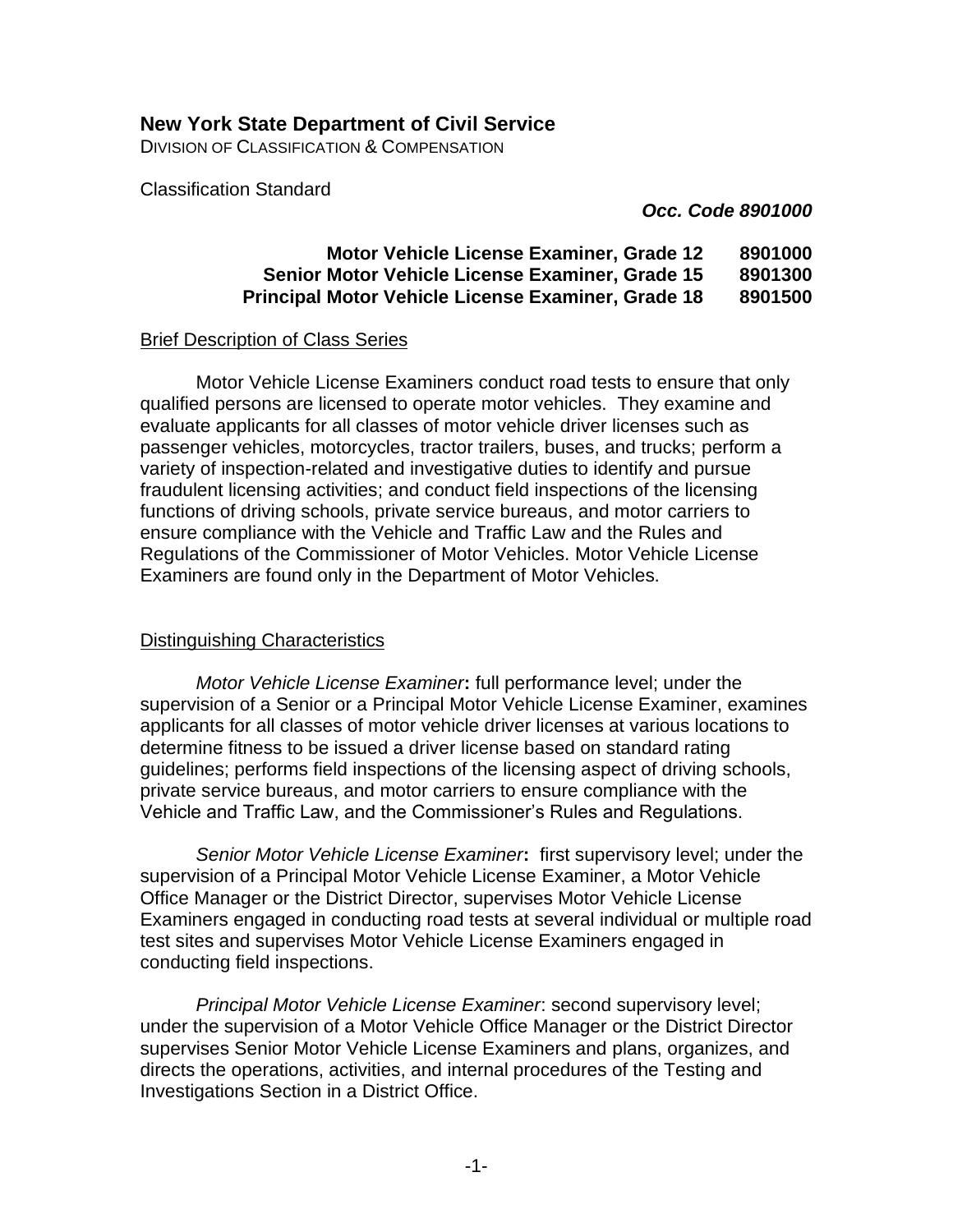## Illustrative Duties

### *Motor Vehicle License Examiner*

Examines applicants for all categories of motor vehicle driver licenses including passenger vehicles, commercial driver licenses (truck and bus), certified examiners, and commercial driving school instructors at various locations to determine fitness based upon standard rating guidelines.

- Examines and evaluates forms and documents for authenticity; verifies the identity of the applicant; and may confiscate suspicious documents.
- Inspects test vehicle for conformance with Department of Motor Vehicles requirements.
- Directs applicants through the road test route and evaluates driving performance.
- Provides applicants with immediate feedback regarding their road test performance; discloses road test results at the conclusion of the road test; and explains reasons for failure and makes recommendations.
- Determines if restrictions such as corrective lenses, hearing aids, etc. are to be applied on the license.
- Enters all information into a mobile hand-held computer system to indicate license class-driving school vehicle, restrictions and client identification and test results; performs routine maintenance of electronic equipment; and troubleshoots and resolves electronic device problems.

Conducts field inspections on the licensing component of driving schools and private service bureaus to ensure compliance with the Vehicle and Traffic Law and the Commissioner's Rules and Regulations.

- Submits reports of findings regarding investigations and inspections along with recommendations to supervisor.
- Testifies at departmental hearings or in court as an expert witness.

May conduct periodic field inspections of records maintained by motor carriers to ensure compliance with Article 19A of the Vehicle and Traffic Law.

Responds to complaints received about poor drivers and conducts interviews to determine if licensed drivers should be re-examined.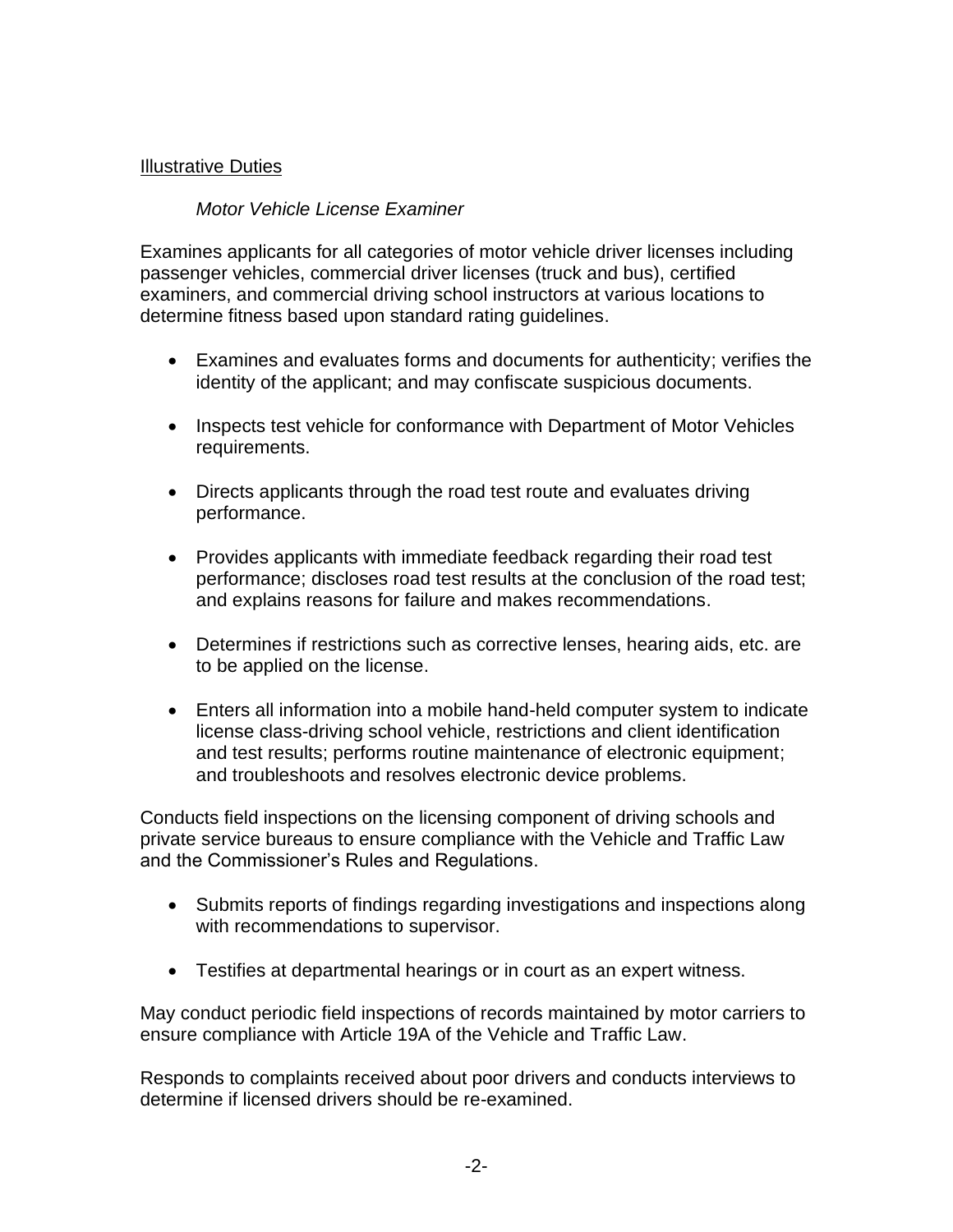Assists in compiling reports, performs office and record-keeping duties, and performs other administrative duties as assigned.

## *Senior Motor Vehicle License Examiner*

Supervises Motor Vehicle License Examiners either at multiple road test posts or at several individual posts.

- Maintains the daily road test schedule and makes assignments to Motor Vehicle License Examiners based upon workload, program requirements, weather, and driving conditions.
- Evaluates the performance of Motor Vehicle License Examiners by reviewing test reports and conducting periodic spot checks and observations.
- Assigns staff to conduct inspections of driving schools, private service bureaus, and public carriers; may also conduct inspections.
- Reviews written reports prepared by staff and discusses findings and recommendations with staff.
- Monitors examiners' performance by preparing statistical and operating reports of staff activities; prepares performance evaluations; provides counseling when needed; and performs other supervisory duties as assigned.

Conducts training and re-training of staff and arranges and participates in inservice training programs.

- Provides guidance and technical assistance to staff to ensure that road tests are conducted according to Department standards.
- Reviews operating reports and test schedules to identify variations in the applicant pass-fail ratio of each Motor Vehicle License Examiner.

Responds to inquiries pertaining to the licensing program, the Vehicle and Traffic Law and the Commissioner's Regulations.

- Responds to questions posed by applicants and attempts to resolve documentation or examination-related problems at the road test site.
- Investigates complaints regarding Motor Vehicle License Examiners.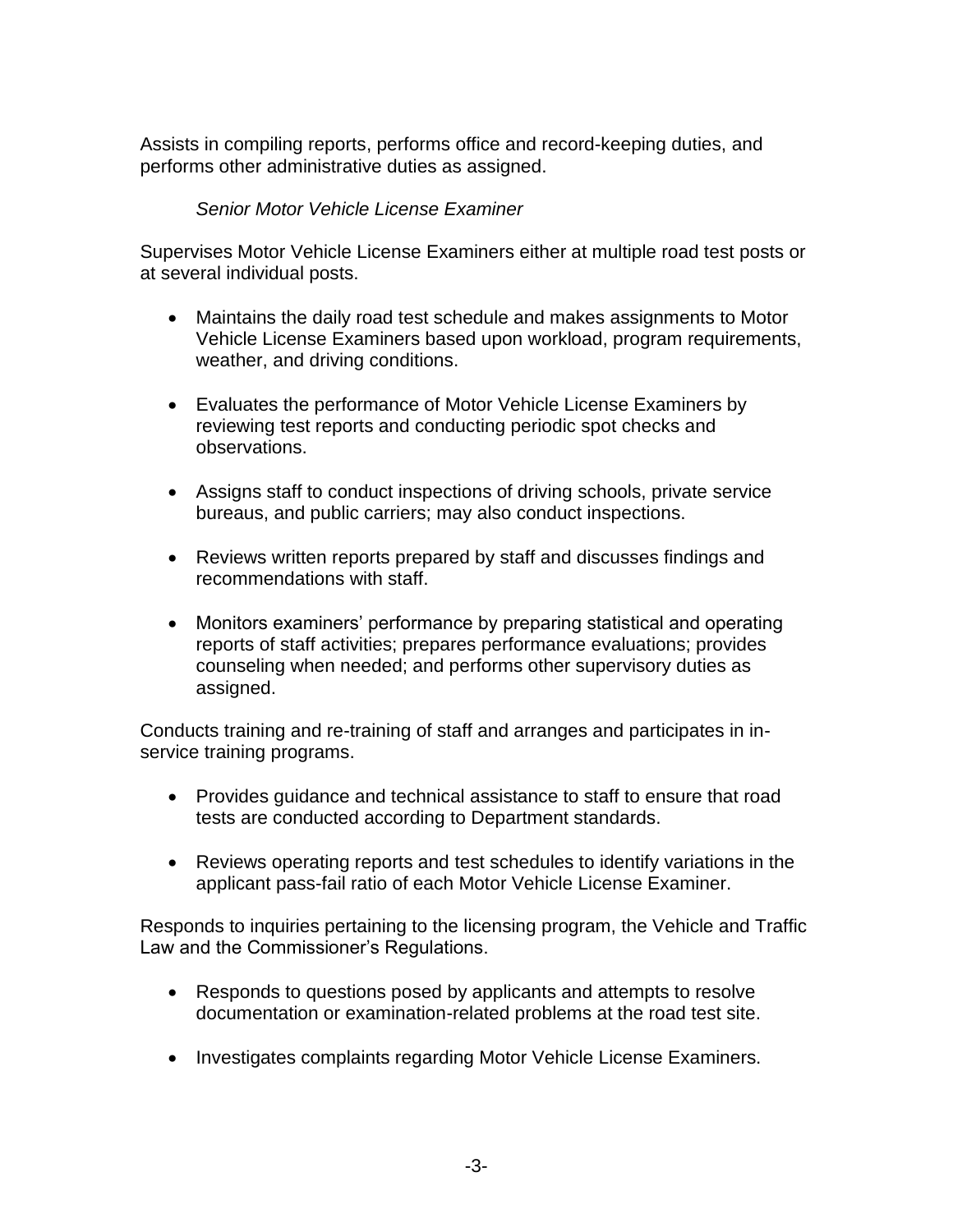- Prepares written correspondence in response to road test complaints, reexaminations of drivers, licensing, and inspection of driving schools and private service bureaus, inspections of public carriers, and other matters related to testing and inspection.
- Delivers presentations before private groups and organizations about Department of Motor Vehicles programs and pertinent Vehicle and Traffic Law provisions.

Regularly reviews and audits testing and investigative activities for fraud and malfeasance.

Monitors the Road Test Scheduling System to ensure that road test appointments are available based on customer need and distribution of staff; adjusts road test dates and times for road test lines throughout the district.

# *Principal Motor Vehicle License Examiner*

Coordinates scheduling of road testing in the district and arranges group road testing programs.

- Reviews and selects appropriate sites for conducting road tests and meets with local municipalities regarding proposed changes, as needed, and makes changes when necessary.
- Schedules supervisory coverage of road test posts involving multiple test sites.
- Schedules and assigns examiners to certify applicants for driver license training programs and to periodically review public carriers for compliance with the Vehicle and Traffic Law.

Provides guidance and technical assistance to Senior Motor Vehicle License Examiners and other subordinate staff.

- Plans, organizes, and conducts in-service training programs and arranges for outside training courses for license examining staff.
- Reviews and evaluates the performance of license examining staff by conducting periodic spot-checks and observations.
- Interviews and selects among applicants for Senior Motor Vehicle License Examiner and entry-level Motor Vehicle License Examiner positions.

Performs other administrative and supervisory duties as required.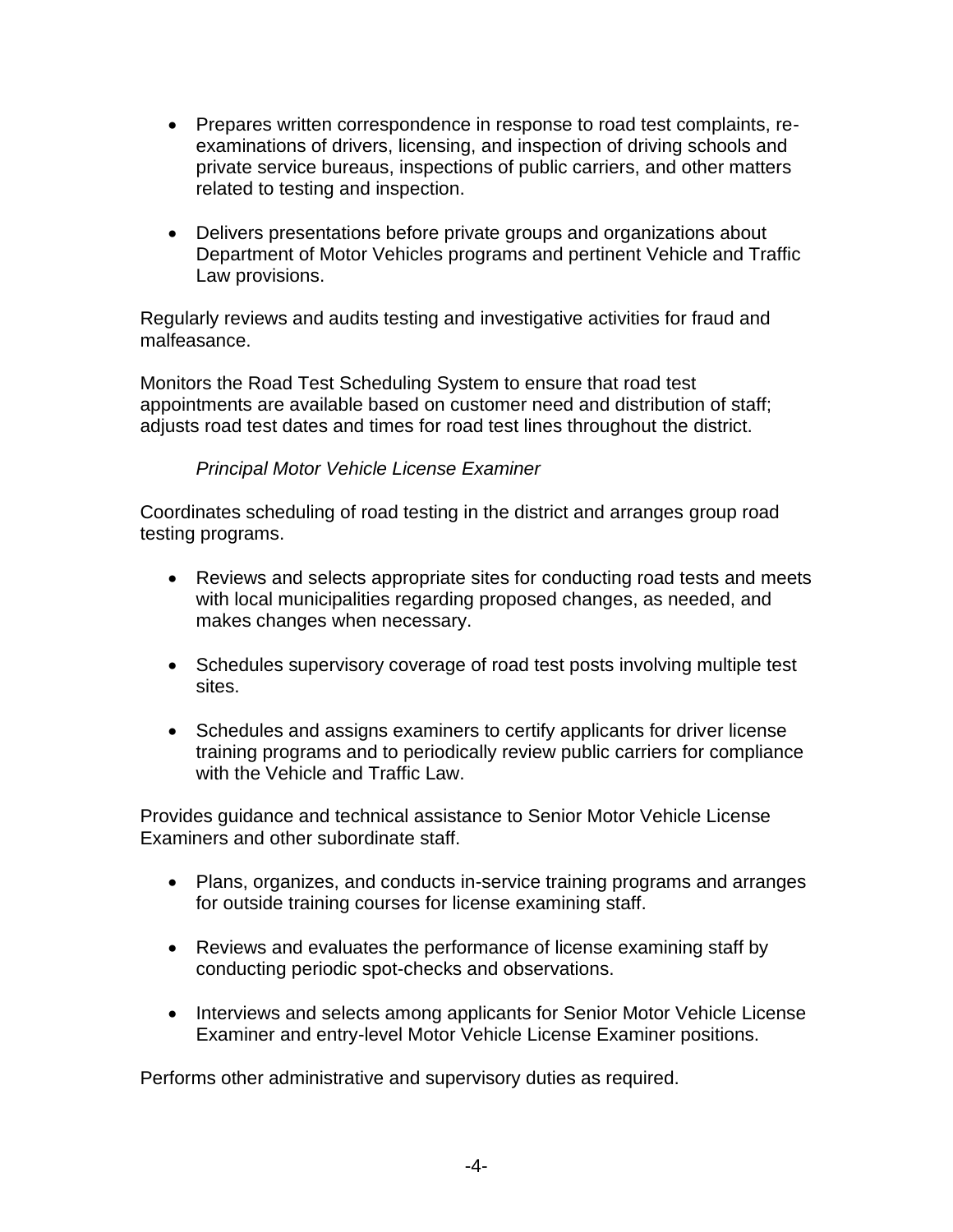- Oversees all testing and investigative activities for possible fraud and malfeasance and prepares required audit reports.
- Assigns staff to investigate complaints concerning established driving schools and private service bureaus and to conduct periodic inspections of these businesses.
- Conducts investigations involving approved driver training programs and special requirements for bus drivers when warranted.

Responds to the more difficult or sensitive complaints from interest groups, public officials and the public involving road testing procedures and the performance and behavior of individual license examiners.

Transmits and implements policy and procedure changes for all Testing and Investigations staff; visits local DMV issuing offices and county clerk offices to discuss department policies and procedures and to resolve problems involving road testing and scheduling; and instructs county office staff regarding new and revised testing policies and procedures.

Reviews and makes recommendations concerning license applications for driving schools, private service bureaus, reasonable grounds requests, certified examiners' written examinations, and conducts road tests in emergency situations.

Supervises the preparation of operating reports and reviews and analyzes statistical data to ensure that uniform program standards are met.

Provides information and assistance to interest groups, agencies, and the public and resolves questions and problems pertaining to various sections of the Vehicle and Traffic Law and the Commissioner's Regulations.

### Minimum Qualifications

Motor Vehicle License Examiner

Promotion: One year of permanent competitive, non-competitive or labor class service in a position allocated to Grade 4 or higher in the Department of Motor Vehicles.

Open Competitive: one year of experience that involved extensive face-to-face interaction with the general public while providing customer service; OR 30 semester credit hours of college-level study AND six months of extensive face-toface interaction with the general public while providing customer service.